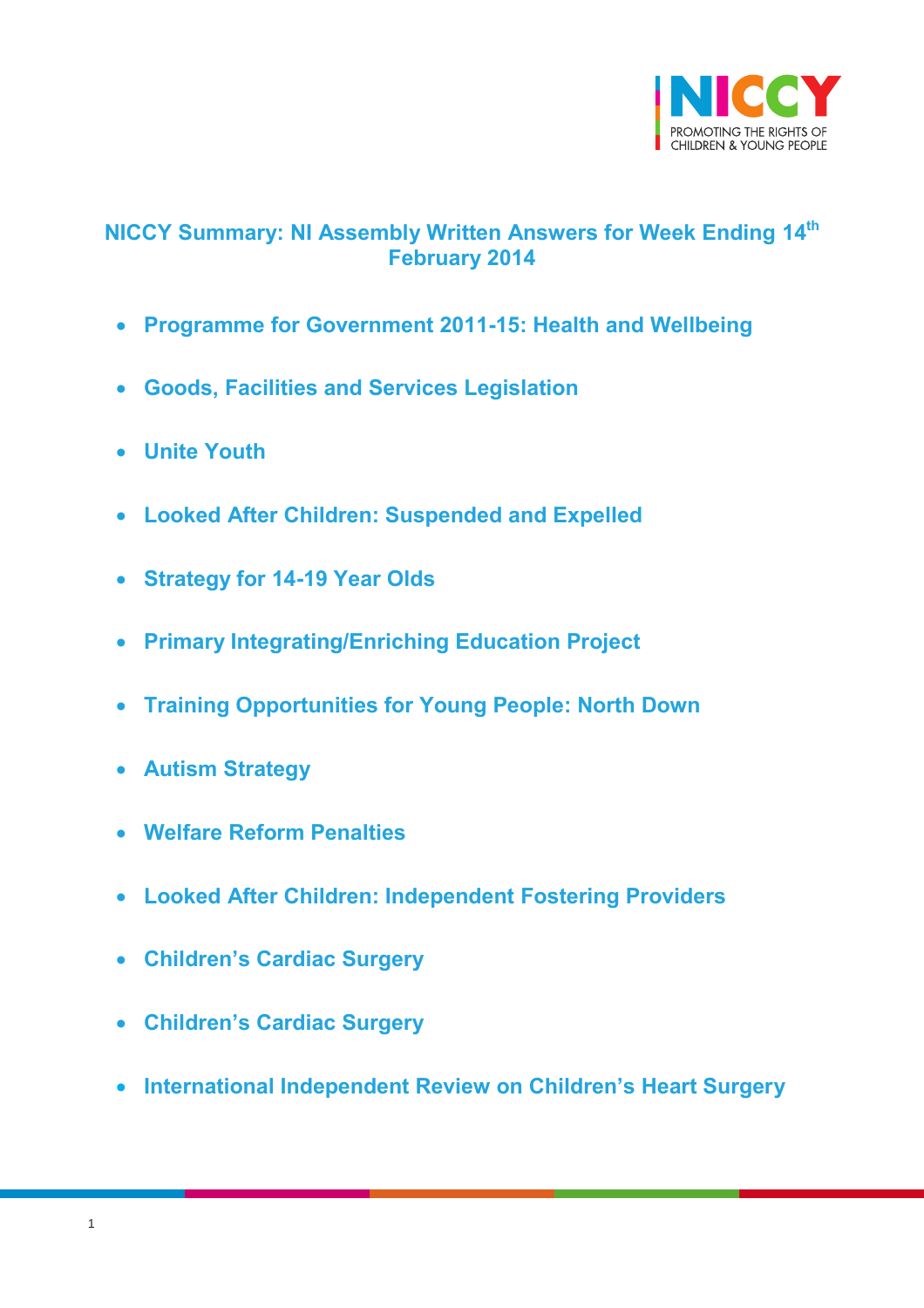

- **[Young People: Inpatient Mental Health Treatment](#page-11-0)**
- **[Children: Complex Mental Health Needs](#page-12-0)**
- **[Young People with Mental Ill Health: Inpatient Beds](#page-12-1)**
- **[Child and Adolescent Mental Health Services](#page-13-0)**
- **[Social Media Game Neknomination: Dangers](#page-13-1)**
- **[Legal Needs of Children and Young People](#page-14-0)**
- **[Welfare Reform Bill](#page-15-0)**
- **[Welfare Reform: Financial Implication](#page-15-1)**
- **[Welfare Reform: Ministerial Talks with Parties](#page-16-0)**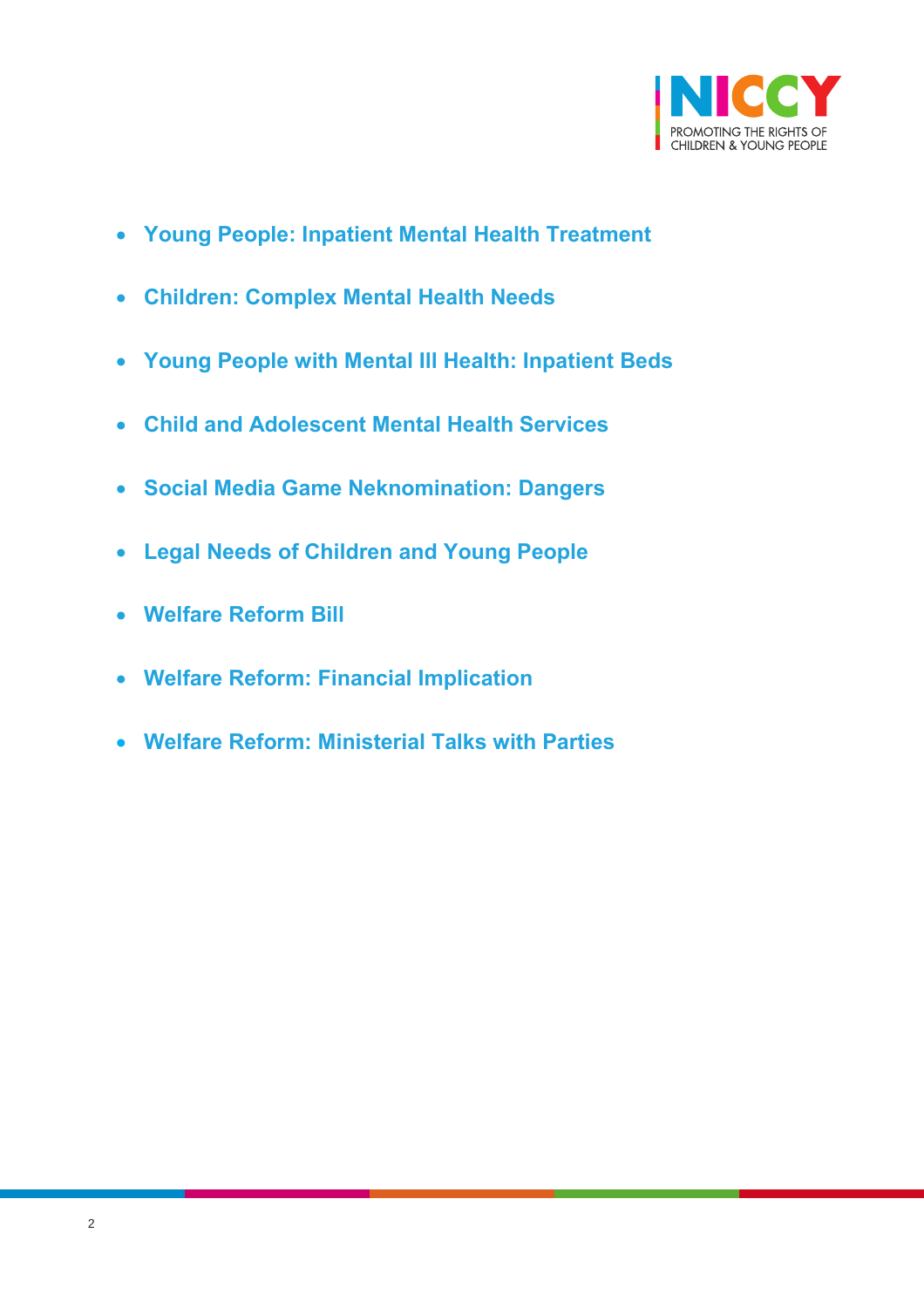

## <span id="page-2-0"></span>**Programme for Government 2011-15: Health and Wellbeing**

Mr Agnew asked the First Minister and deputy First Minister, in relation to the Programme for Government 2011-15 commitment to improve health and wellbeing,

- (i) when wellbeing will be defined;
- (ii) what is likely to be included in the definition; and
- (iii) how wellbeing will be measured.

(AQW 27793/11-15)

**Mr P Robinson and Mr M McGuinness:** In 2010, the Office for National Statistics (ONS) commenced a programme of work to measure wellbeing across a series of domains, including the measurement of personal wellbeing. The domain that relates to Personal Wellbeing contains the following indicators: satisfaction with life overall; happiness yesterday; how worthwhile the things one does are; and anxiety yesterday. In addition, an indicator relating to population mental wellbeing (the Warwick Edinburgh Mental Wellbeing Scale) was recently added to this domain. The Warwick Edinburgh scale is also used by the Department of Health, Social Services and Public Safety Mental Wellbeing scale in its annual Health Survey, and it is intended to use this scale as one of the measures that will be monitored under the new Public Health Strategic Framework and Suicide Prevention/Positive Mental Wellbeing strategy.

The Northern Ireland Statistics and Research Agency (NISRA) is working closely with ONS officials to ensure that our interests are incorporated into the ONS wellbeing programme. Following a recent Carnegie UK Trust conference held in Belfast, the Minister of Finance and Personnel asked NISRA officials to publish the Northern Ireland data for the UK measures where they are available. This work is ongoing.

The new cross-cutting Public Health Strategic Framework, to be submitted shortly for Executive approval, will be one of the building blocks for the achievement of a number of PfG commitments including Priority 2 – Creating Opportunities, Tackling Disadvantage and Improving Health and Wellbeing. The Framework will refer to World Health Organisation definitions of health and wellbeing.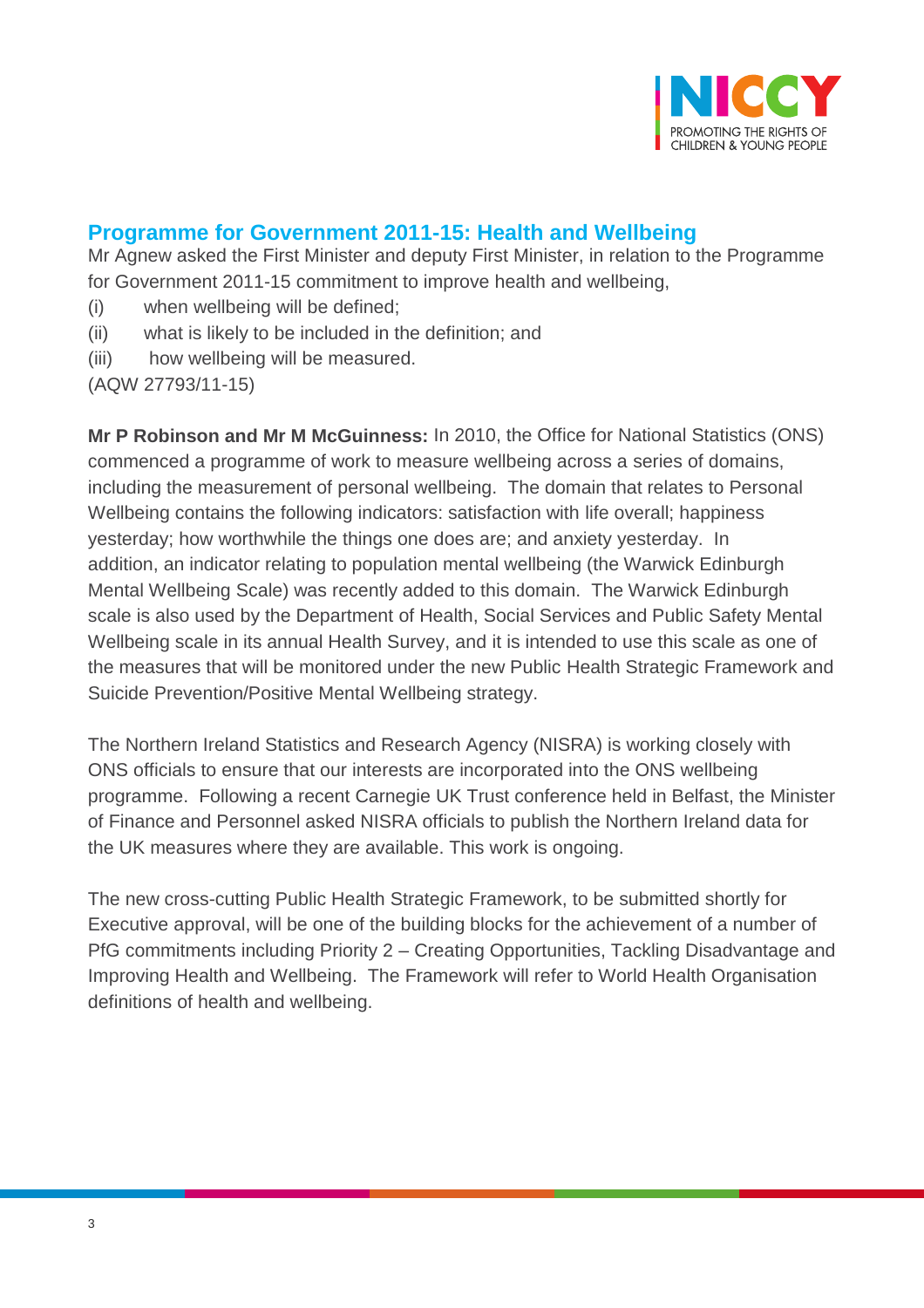

A cross-cutting set of key indicators to measure progress on the Framework has been developed in collaboration with other departments. OFMDFM is considering, in conjunction with other departments, approaches to the evaluation of Delivering Social Change, which could include a measurement of wellbeing. This work is in a development phase and it is too early to determine how.

#### [Back to Top](#page-0-0)

### <span id="page-3-0"></span>**Goods, Facilities and Services Legislation**

Mr Copeland asked the First Minister and deputy First Minister, pursuant to AQW 28824/11-15, to detail, and for their assessment of the implications of the various options available.

(AQW 29471/11-15)

**Mr P Robinson and Mr M McGuinness:** This is an extremely complex area and, as such, we are considering the content of the proposed legislation. Our intention is that the legislation will prohibit treatment that amounts to unfair discrimination, without removing any of the protections and privileges currently available to different age groups. To achieve this, we are examining the exceptions that will be needed to ensure that appropriate differential treatment for members of various age groups can continue. In light of the issues and sensitivities surrounding the proposed legislation, we do not think it would be helpful or prudent, at this time, to disclose details of the matters under consideration.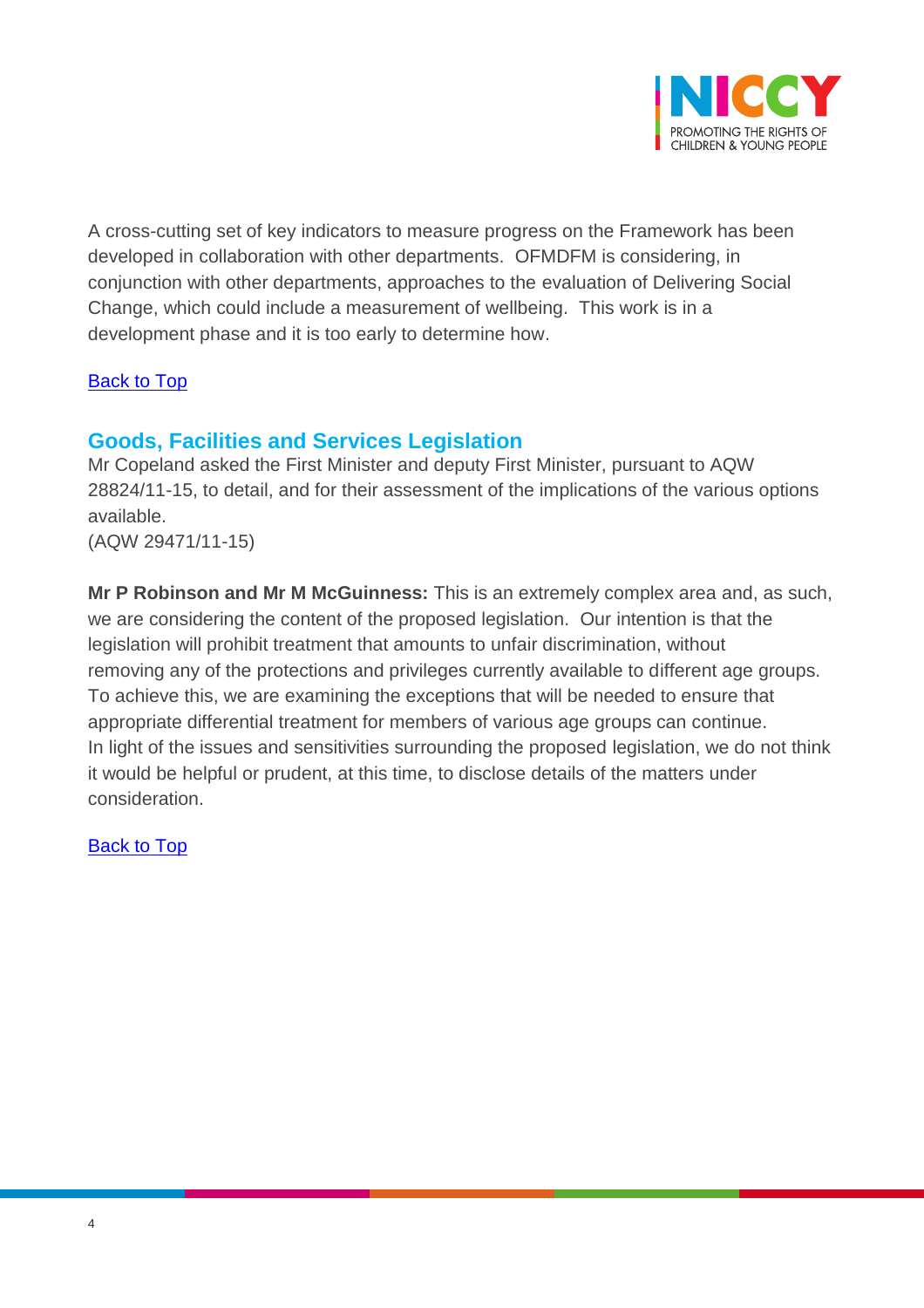

# <span id="page-4-0"></span>**Unite Youth**

Mr I McCrea asked the First Minister and deputy First Minister for their assessment of the recent Unite Youth event at the Waterfront Hall including the progress made on the scheme design. (AQO 5494/11-15)

**Mr P Robinson and Mr M McGuinness:** The United Youth Design Day represented a tremendous success in terms of stakeholder engagement within the context of the codesign process in developing the United Youth Programme. The event attracted over 250 attendees from a wide range of stakeholders including around 60 young people, who actively participated in the day. It was this active participation on the part of everyone who attended, but particularly the young people that ensured the success of the event and generated a wealth of insightful and informative feedback. All of this valuable material will be used to help build the final design of the United Youth Programme. A dedicated United Youth Advisor has now been appointed to facilitate the next stage in the design and we also announced last week a new pilot programme specifically aimed at young people aged 18-24 who are not in employment, education or training who will have the opportunity to participate in the Headstart programme which will inform the design and structure of the United Youth Programme.

### [Back to Top](#page-0-0)

## <span id="page-4-1"></span>**Looked After Children: Suspended and Expelled**

Mr Storey asked the Minister of Education to detail the number of looked after children who were

- (i) suspended; and
- (ii) expelled from school in each Education and Library Board, in each of the last three years.

(AQW 30340/11-15)

**Mr O'Dowd:** Data is not currently held on the number of looked after children who have been suspended or expelled. We are investigating if this can be obtained without incurring disproportionate costs and I will write to you again once this is known.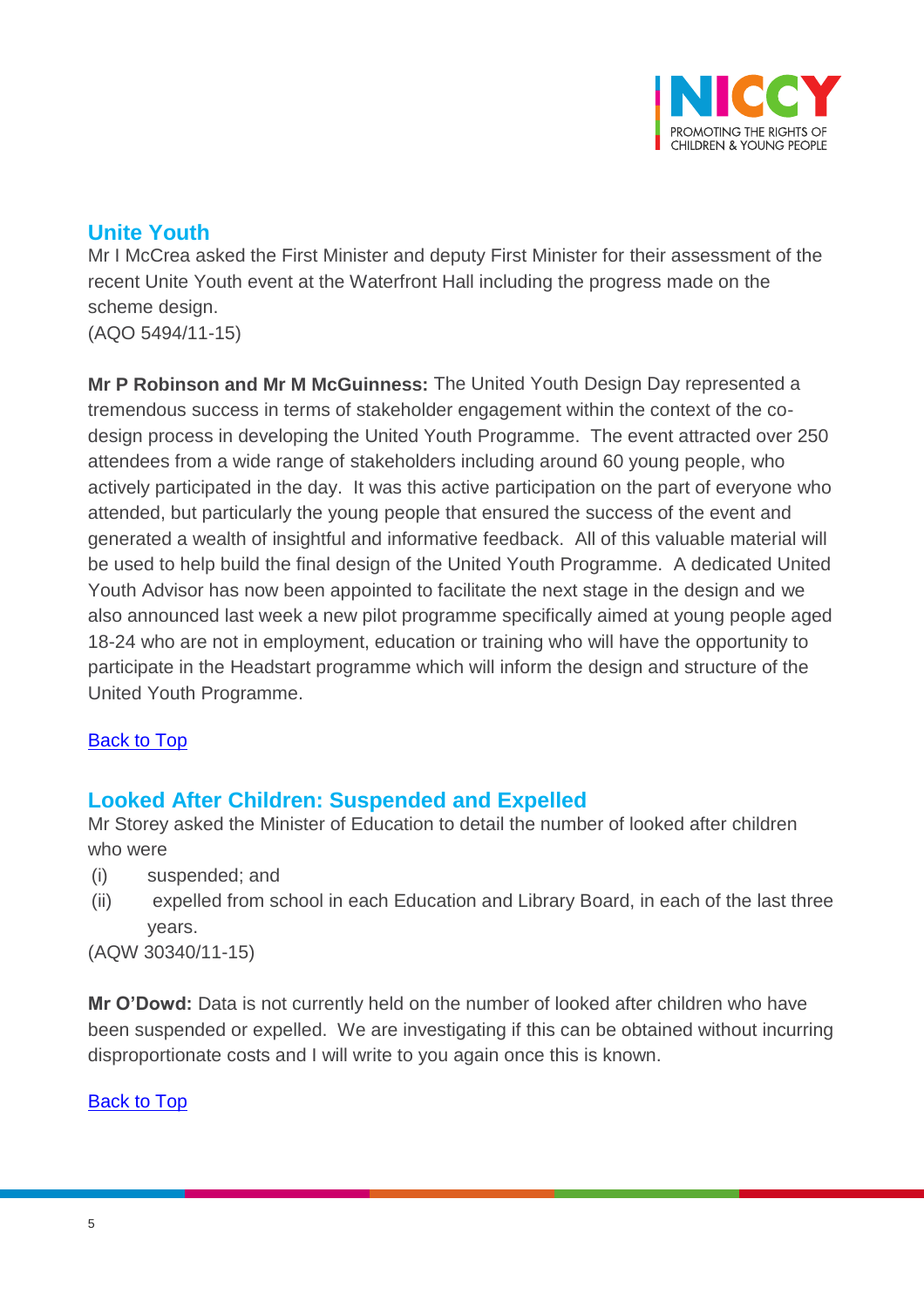

## <span id="page-5-0"></span>**Strategy for 14-19 Year Olds**

Mr Storey asked the Minister of Education what is the timescale for the development of a policy for 14-19 year olds. (AQW 30503/11-15)

**Mr O'Dowd:** I work closely with Minister Farry on the range of issues that affect the education and training of young people in the 14-19 age group and will continue to do so. Likewise, my officials, from the most senior level, will also continue to work with their colleagues in DEL on the cross-cutting issues for this age group. The working partnership between my Department and the Department for Employment and Learning (DEL) remains robust at a strategic and policy level. The priority remains on putting pupils first, and in that context we will work towards the articulation of our policy in respect of 14-19 year-olds over the coming months.

#### [Back to Top](#page-0-0)

## <span id="page-5-1"></span>**Primary Integrating/Enriching Education Project**

Mr Rogers asked the Minister of Education, given that the evaluation of the Primary Integrating/Enriching Education Project has been completed, what plans he has to move this project forward as a model for sharing education. (AQW 30553/11-15)

**Mr O'Dowd:** As I indicated in my statement to the Assembly on 22 October 2013, I am committed to delivering the Programme for Government commitments to advance shared education through a variety of actions. My Department is currently working with the Office of the First and deputy First Minister and the Atlantic Philanthropies on a funding programme to support shared education.

The Primary Integrating/Enriching Education (PIEE) programme, which was funded by the International Fund for Ireland and the Atlantic Philanthropies, was subject to evaluation by the Shared Education Learning Forum (SELF), with the Education and Training Inspectorate taking forward evaluations of a number of other shared education projects. Lessons learnt from these evaluations are being taken into account in developing the new funding programme, thus building on the legacy of the Sharing in Education Programme (SiEP). The PIEE project, which was to be self-sustaining, has already been used as an example of shared education and my Department will continue to use this and other similar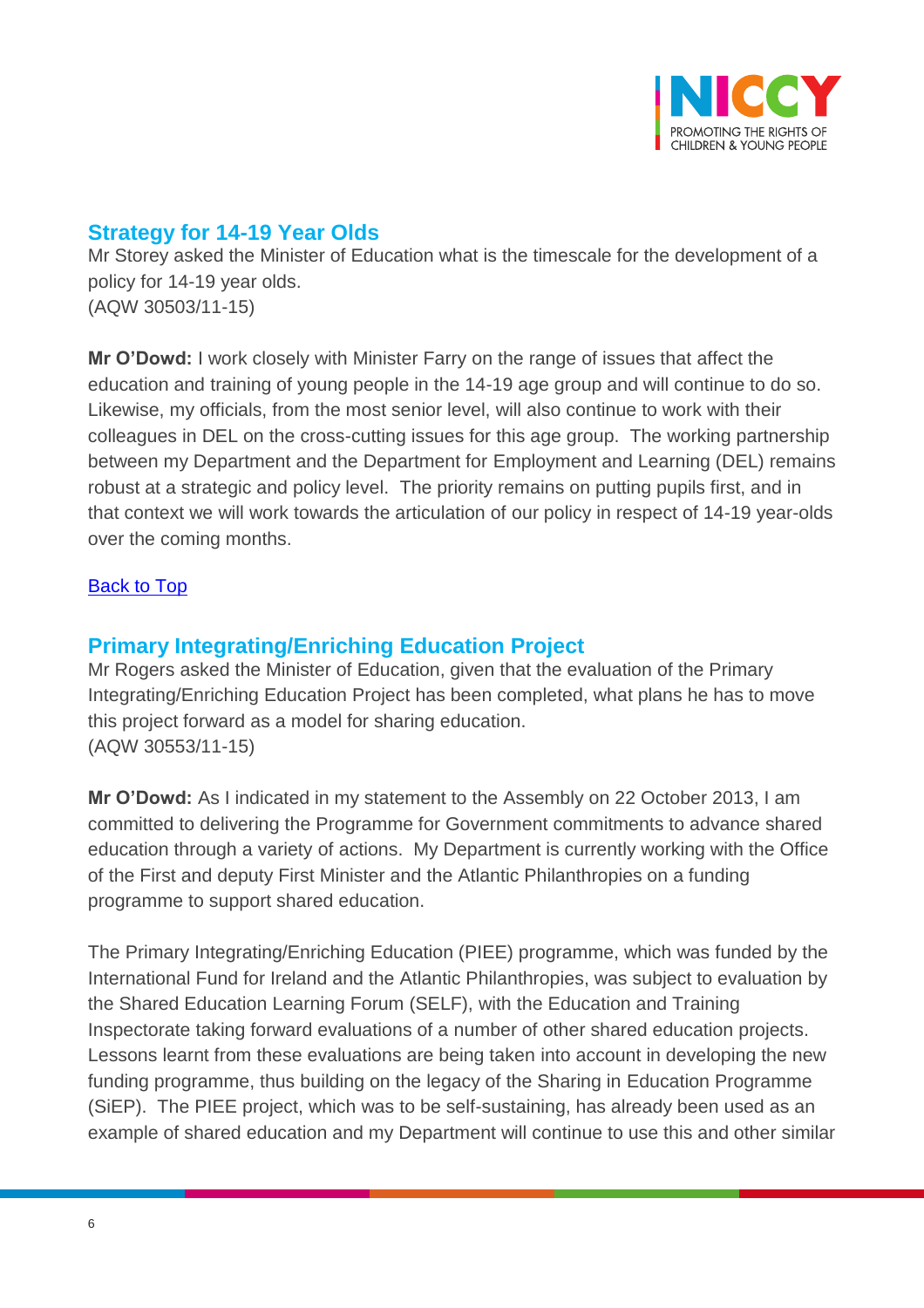

projects to encourage further shared education.

With the closure of the International Fund for Ireland's Sharing in Education Programme in December 2013, schools which were supported by this Programme were encouraged to apply for Community Relations, Equality and Diversity (CRED) funding for costs that they could not self sustain. It is understood that schools in the PIEE project did not apply for this funding and in the North-Eastern Education and Library Board area the CRED Enhancement Scheme was under-subscribed in the current financial year.

#### [Back to Top](#page-0-0)

### <span id="page-6-0"></span>**Training Opportunities for Young People: North Down**

Mr Easton asked the Minister for Employment and Learning to detail any training opportunities that are available for young people through outside bodies, to gain employment in the North Down area. (AQW 30429/11-15)

**Dr Farry:** My Department provides a variety of training opportunities to young people to assist them to gain employment. The procurement of programme delivery is the subject of public tendering processes, with successful bidders being awarded contracts to deliver relevant training. The programmes available are as follows:

#### **Training for Success**

Training for Success provides a guaranteed offer of training to all unemployed 16 and 17 year old school leavers. There is also extended age eligibility for those with a disability or from an in-care background (up to ages 22 and 24 respectively). The contracted providers for Training for Success in North Down area are:

- South Eastern Regional College (with campuses in Bangor and Newtownards);
- North Down Training Ltd; and Rutledge Recruitment and Training (Bangor).

#### **Steps to Work**

Steps to Work is my Department's main adult return to work provision. It aims to assist people who are unemployed or economically inactive to find and sustain employment. The Steps to Work contracted provider in the North Down area is

• South Eastern Regional College.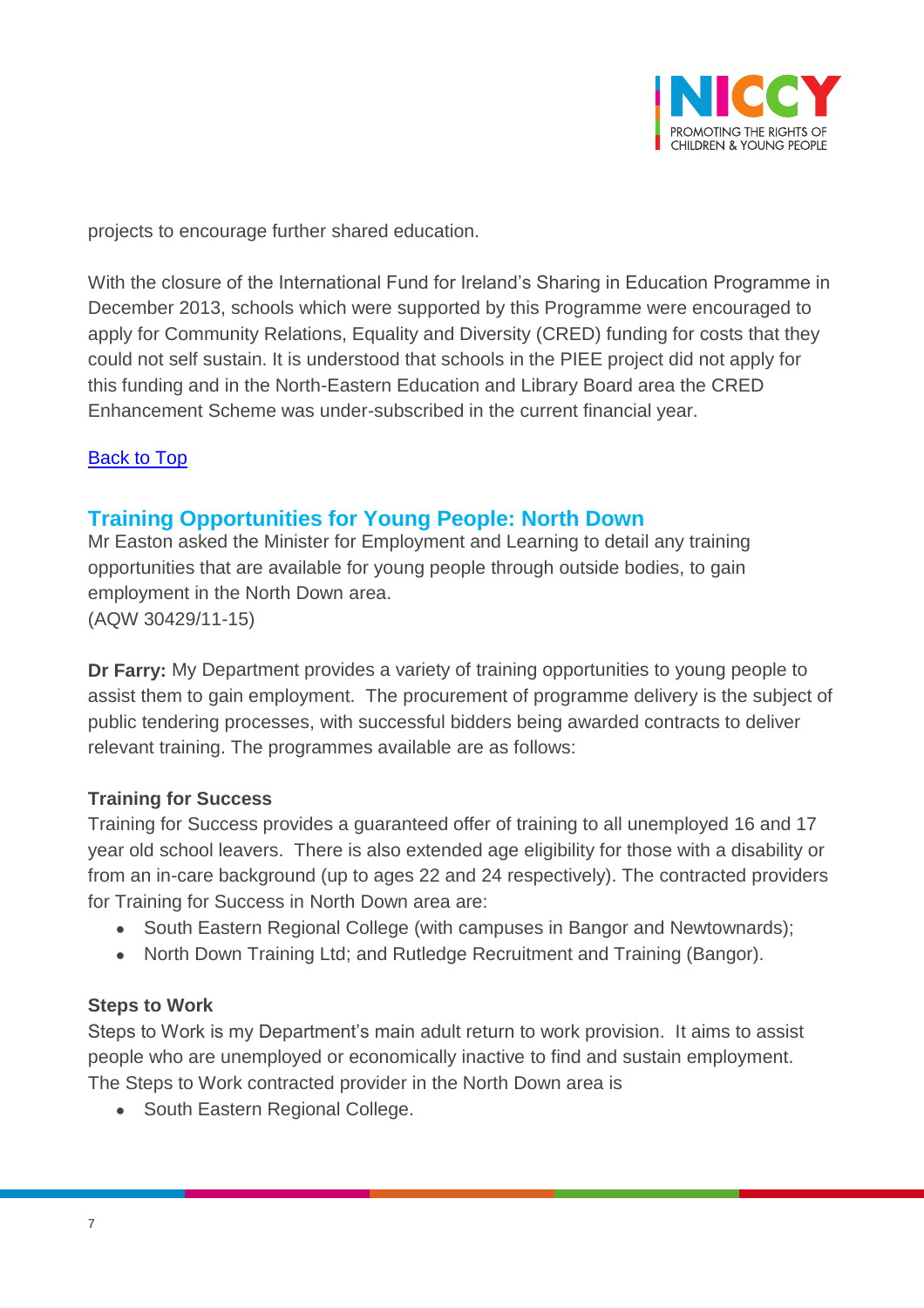

### **Youth Employment Scheme (YES)**

YES is a voluntary scheme designed to help young people aged between 18 and 24 develop the skills needed to get a job. It recognises that employability skills are more readily obtained by active participation in a work setting with an employer or a voluntary organisation. YES offers young people work experience or skills development placements with an employer. During the skills development placement, participants have the opportunity to gain or add to existing qualifications. Since 30 September 2013, following a review of the scheme, Steps to Work programme Lead Contractors deliver both Work Experience and Skills Development elements of the Scheme. The Lead Contractor responsible for delivery in the North Down area is

• South Eastern Regional College.

Further information and advice for young people on how to access any of these opportunities is available through the Department's Careers Resource Centres, Job Centres or Jobs and Benefits offices.

#### [Back to Top](#page-0-0)

#### <span id="page-7-0"></span>**Autism Strategy**

Mr I McCrea asked the Minister for Employment and Learning what role his Department will have in implementing the Autism Strategy 2013-2020 and the Action Plan 2013-2016. (AQO 5508/11-15)

**Dr Farry:** My Department has played a full role in the development of the recently announced Autism Strategy and Action Plan. As we now embark on the implementation stages, my Department's contribution will largely fall under the Strategy's Employability Theme. In addition, my Department will contribute to other cross cutting Themes, such as Awareness and Transitions.

Under the Employability Theme, my Department will play a key role in delivering clientcentred services and programmes that help address the various needs of those with autism. In particular, my Department and its key providers, such as universities, colleges and training providers, will directly support the two key Priorities in the Strategy. They are Priorities 10 and 11, which aim to increase the number of people with autism entering employment and to increase the opportunities for them to attain skills and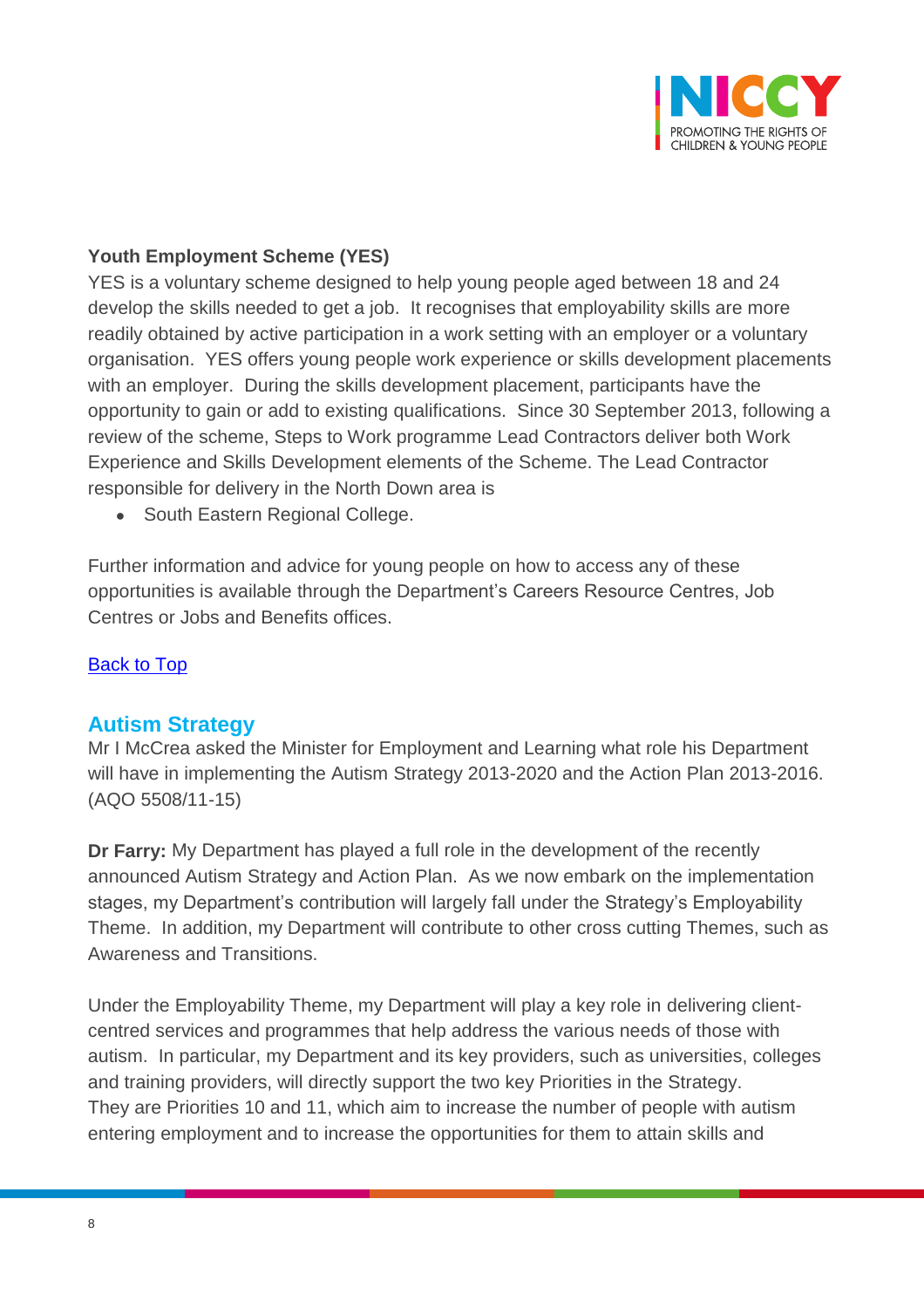

qualifications through access to appropriate training and lifelong learning opportunities. In addition to a range of general actions for all Departments, such as better awareness and staff training, my Department is committed to a number of specific actions in the Employability Section of the Action Plan, which relate to employment and training, as well as further and higher education provision. The actions incorporate existing services, as well as new and developing initiatives, such as the Pathways to Success Strategy, the Access to Success Strategy and the proposed Economic Inactivity Strategy.

As I stated recently at the Autism NI Employment Breakfast, I am also keen that we work closely with employers, to help them play an increasingly greater role and make it easier for them to provide opportunities for people with autism and to help them progress their career goals.

#### [Back to Top](#page-0-0)

### <span id="page-8-0"></span>**Welfare Reform Penalties**

Mr Weir asked the Minister of Finance and Personnel for his assessment of the potential level of Welfare Reform penalties during 2014. (AQW 30393/11-15)

**Mr Hamilton:** In January Monitoring the Executive had to set aside £15 million to meet the cost of welfare reform penalties covering the final three months of this financial year. The penalty will increase significantly next year and is now forecast to be £105 million in 2014- 15. I do not believe that this penalty can be funded through reduced requirements declared in the monitoring rounds next year. Addressing this £105 million pressure will therefore require cuts to departmental Resource DEL baselines of around 1%. To give some perspective to what the £105 million cut will actually mean for public services, this quantum represents the annual costs of employing some 2,500 nurses or 2,100 teachers. Absorbing this significant pressure next year when our public services are under increasing financial pressure is simply unjustifiable and a great disservice to the people of Northern Ireland. It is now critical that the Welfare Reform Bill is progressed to avoid spending cuts that will severely damage our public services.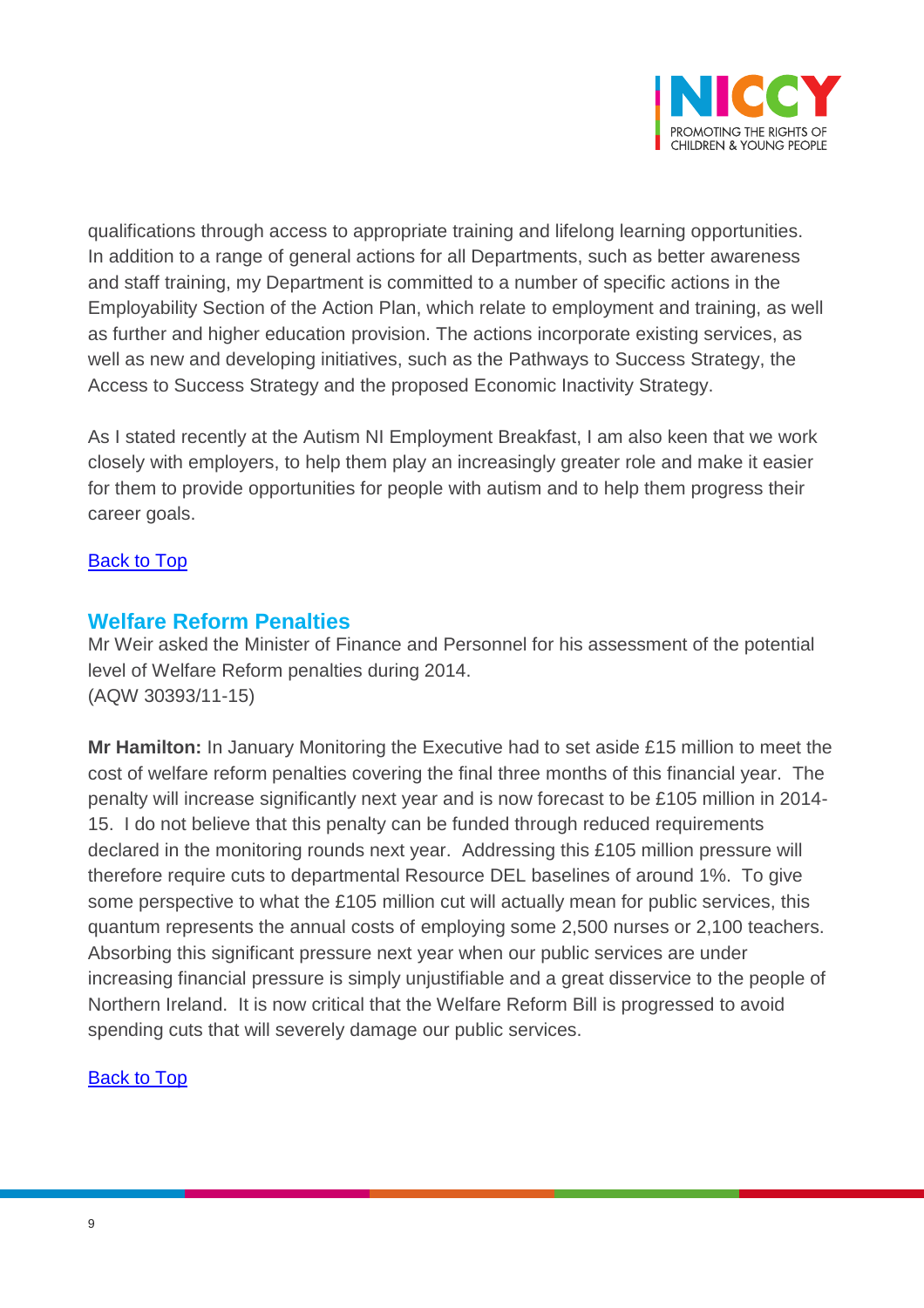

# <span id="page-9-0"></span>**Looked After Children: Independent Fostering Providers**

Miss M McIlveen asked the Minister of Health, Social Services and Public Safety how many looked after children, with high level needs, have been placed with independent fostering providers in the last six months. (AQW 30249/11-15)

**Mr Poots:** The information requested is not held centrally within the Department and has therefore been provided by the Health and Social Care Trusts.

20 children with high level needs have been placed with independent foster care providers in the last six months (July 2013 – December 2013). High level needs has been interpreted to mean those children whose needs are so complex that a regular foster care placement would not be suitable.

### [Back to Top](#page-0-0)

### <span id="page-9-1"></span>**Children's Cardiac Surgery**

Mr Swann asked the Minister of Health, Social Services and Public Safety how many children's cardiac operations have been performed in Belfast since his statement on 9 December 2013. (AQW 30316/11-15)

**Mr Poots:** The Belfast Health and Social Care Trust have reported that between the 9th December 2013 and the 31st January 2014, there has been one children's cardiac operation performed in Belfast.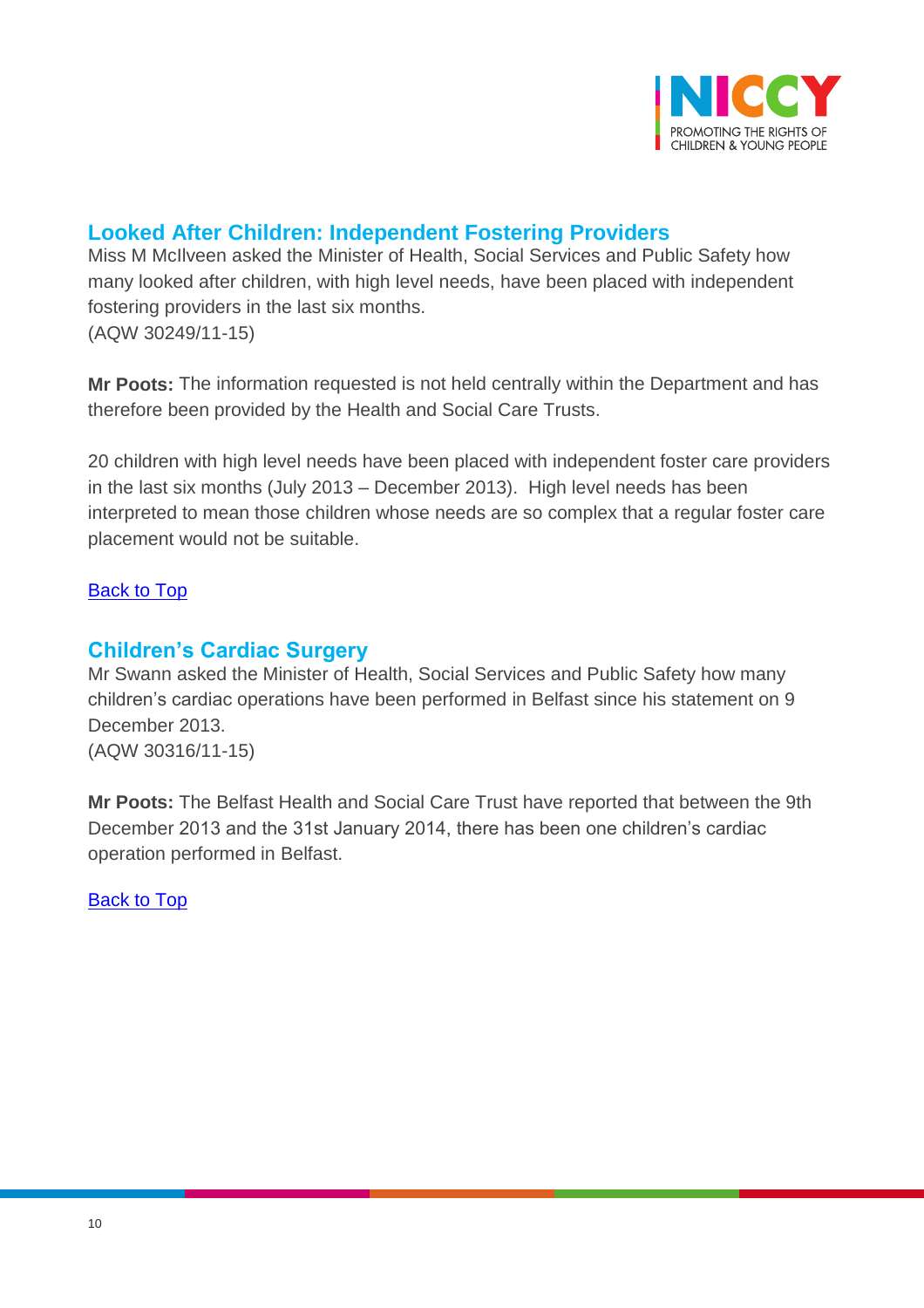

# <span id="page-10-0"></span>**Children's Cardiac Surgery**

Mr Swann asked the Minister of Health, Social Services and Public Safety how many children from Northern Ireland have undergone cardiac surgery in Dublin since his statement on 9 December 2013. (AQW 30317/11-15)

**Mr Poots:** There have been no cardiac surgery procedures on children from Northern Ireland undertaken in Dublin since the Ministerial statement on 9 December 2013.

In the period April 2013 to January 2014, 13 children from Northern Ireland have undergone cardiac surgery in Dublin (4 emergency cases, 5 urgent cases and 4 elective cases). Given the small number of Northern Ireland cases undertaken in Dublin there will be monthly variances in the activity. Each paediatric cardiac surgery case is subject to a clinical decision making process to assess the most appropriate location for surgery.

#### [Back to Top](#page-0-0)

### <span id="page-10-1"></span>**International Independent Review on Children's Heart Surgery**

Mr Swann asked the Minister of Health, Social Services and Public Safety for an update on the international independent review on children's heart surgery lead by Professor Mayer into the viability of a two site network on the island of Ireland, which is expected to deliver a report in June 2014. (AQW 30318/11-15)

**Mr Poots:** My Department has been engaging with the Department of Health in the Republic of Ireland and the Expert Group in developing the project work plan for the Assessment. The Expert Group of Dr Mayer, Dr Moran and Dr Sinclair, have been appointed to carry out an Assessment of a potential all-island service for the future delivery of Congenital Cardiology and Cardiac Surgical services for both adults and children recommending the most appropriate model that meets the population health needs and other requirements of both jurisdictions.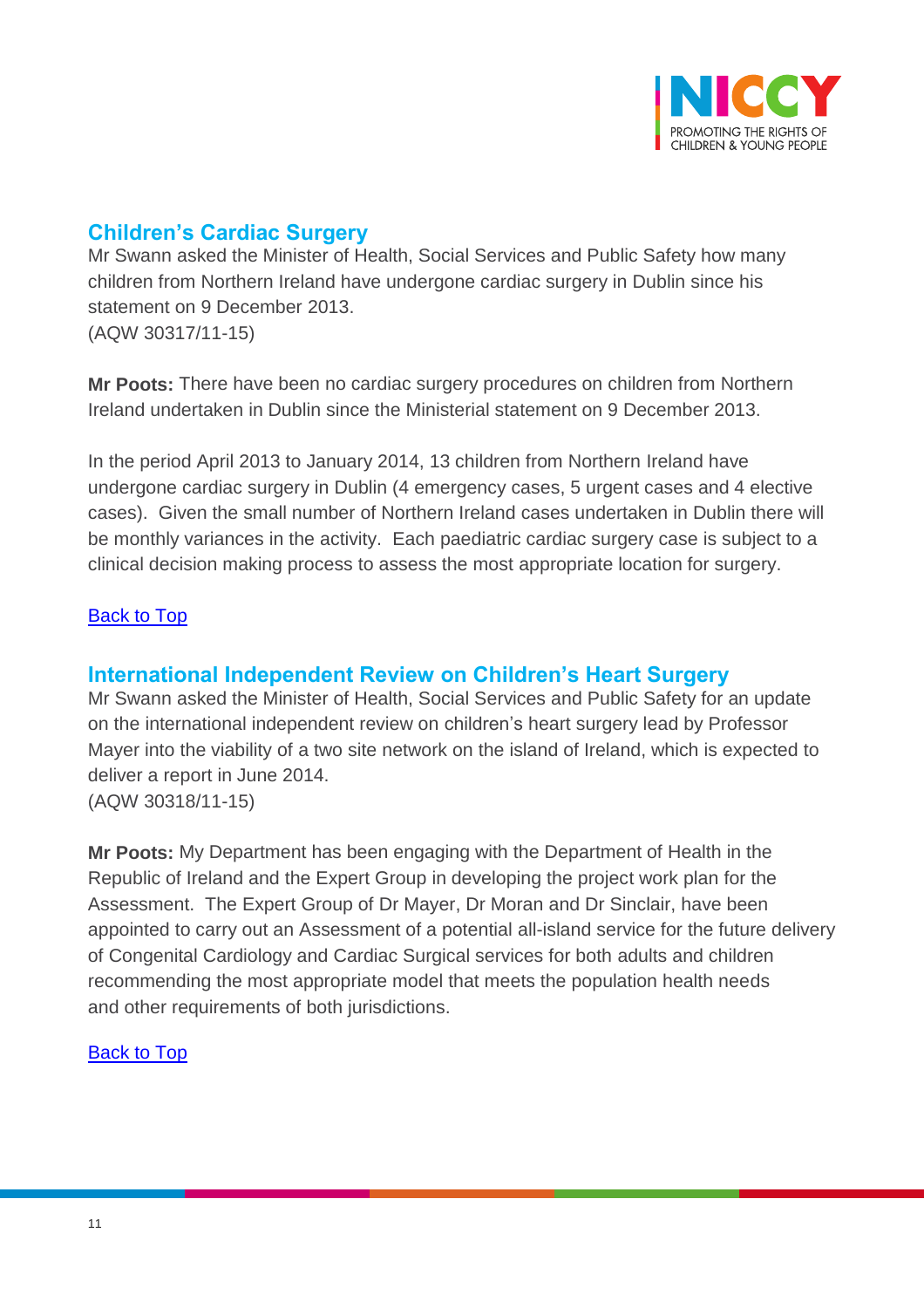

# <span id="page-11-0"></span>**Young People: Inpatient Mental Health Treatment**

Mr Beggs asked the Minister of Health, Social Services and Public Safety how many young people under the age of 13 years received inpatient mental health treatment in each of the last four years. (AQW 30360/11-15)

**Mr Poots:** Information on the number of young people aged 12 years and under receiving inpatient mental health treatment is not collected centrally and was requested from each Health and Social Care (HSC) Trust. The information provided by HSC Trusts on the number of children aged 12 years and under admitted for inpatient mental health treatment is detailed in the table below for each of the last four years.

### **Number of Children Aged 12 & Under Admitted for Inpatient Mental Health Treatment (2010/11 – 2013/14)**

| Year         | <b>Number</b> |  |  |
|--------------|---------------|--|--|
| 2010/11      | 13            |  |  |
| 2011/12      | 10            |  |  |
| 2012/13      | 6             |  |  |
| 2013/14      | $*3$          |  |  |
| <b>Total</b> | 32            |  |  |

\* Covers period 1 April 2013 - 31 December 2013

Over the last four years, 32 children aged 12 years and under were admitted for inpatient mental health treatment, all of which were admitted to Beechcroft (Regional Child and Adolescent Inpatient Mental Health Unit).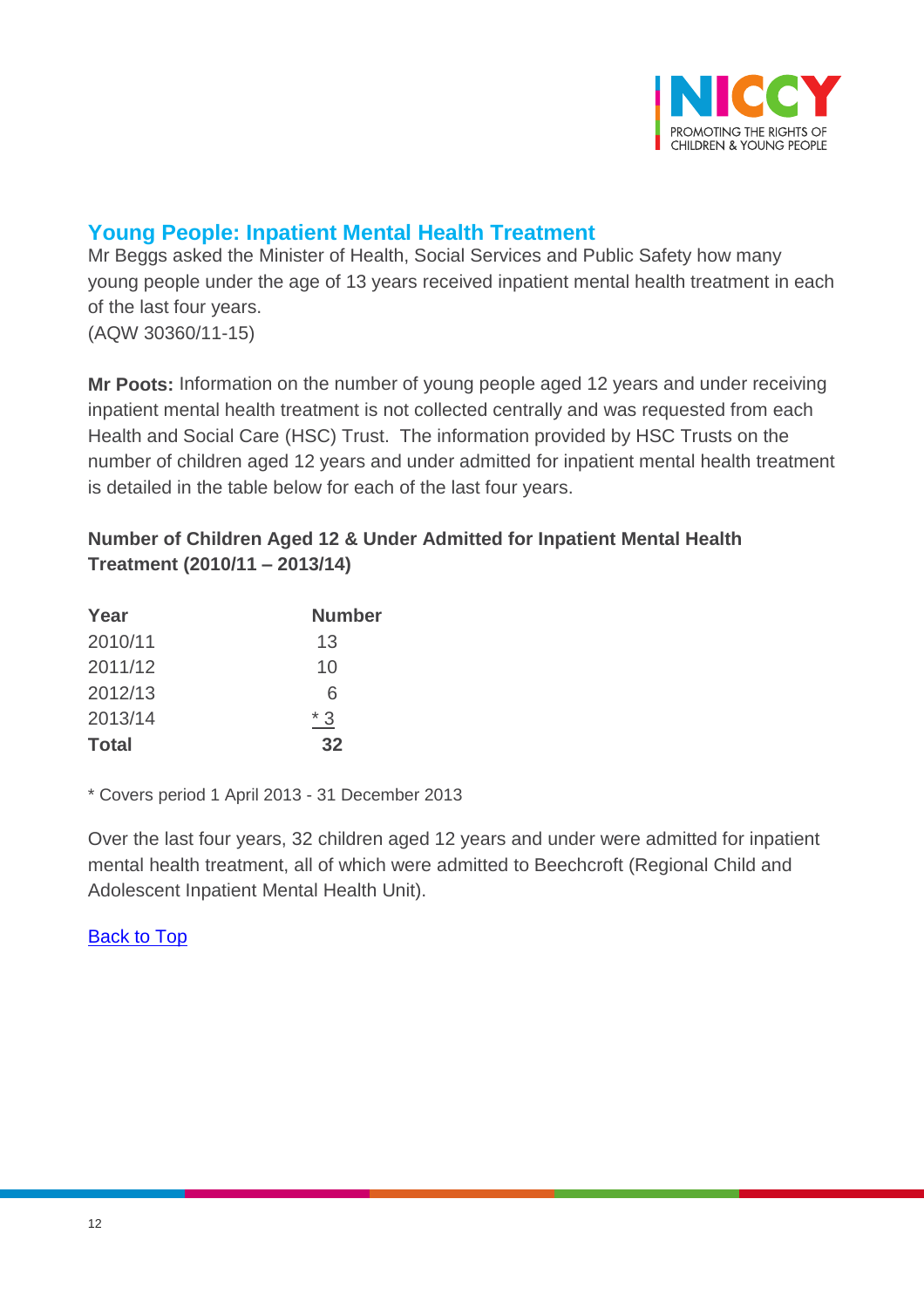

## <span id="page-12-0"></span>**Children: Complex Mental Health Needs**

Mr Beggs asked the Minister of Health, Social Services and Public Safety what provision is planned for children with very complex mental health needs, in addition to local outpatient services.

(AQW 30361/11-15)

**Mr Poots:** The Bamford vision is that people with mental illness should be treated in the community close to their families and friends, unless there is a clinical reason for not doing so. Child and Adolescent Mental Health Services (CAMHS) in Northern Ireland are provided through a stepped care model and based on the clinical needs of the individual. CAMHS are delivered through four community based teams, with Belfast HSC Trust providing services to both the Belfast and South Eastern Trust areas. These CAMHS teams are currently being developed to ensure primary mental health teams and home treatment crisis response services are available across the Region.

#### [Back to Top](#page-0-0)

## <span id="page-12-1"></span>**Young People with Mental Ill Health: Inpatient Beds**

Mr Beggs asked the Minister of Health, Social Services and Public Safety how many inpatient beds are available regionally for young people under 18 years old with mental ill health.

(AQW 30363/11-15)

**Mr Poots:** Inpatient mental health care for children and young people is provided in Beechcroft, the Regional Child and Adolescent Inpatient Mental Health Unit, located on the Forster Green Hospital site in Belfast. At 31st January 2014, there were 31 beds available regionally for young people aged 18 years and under with mental ill health.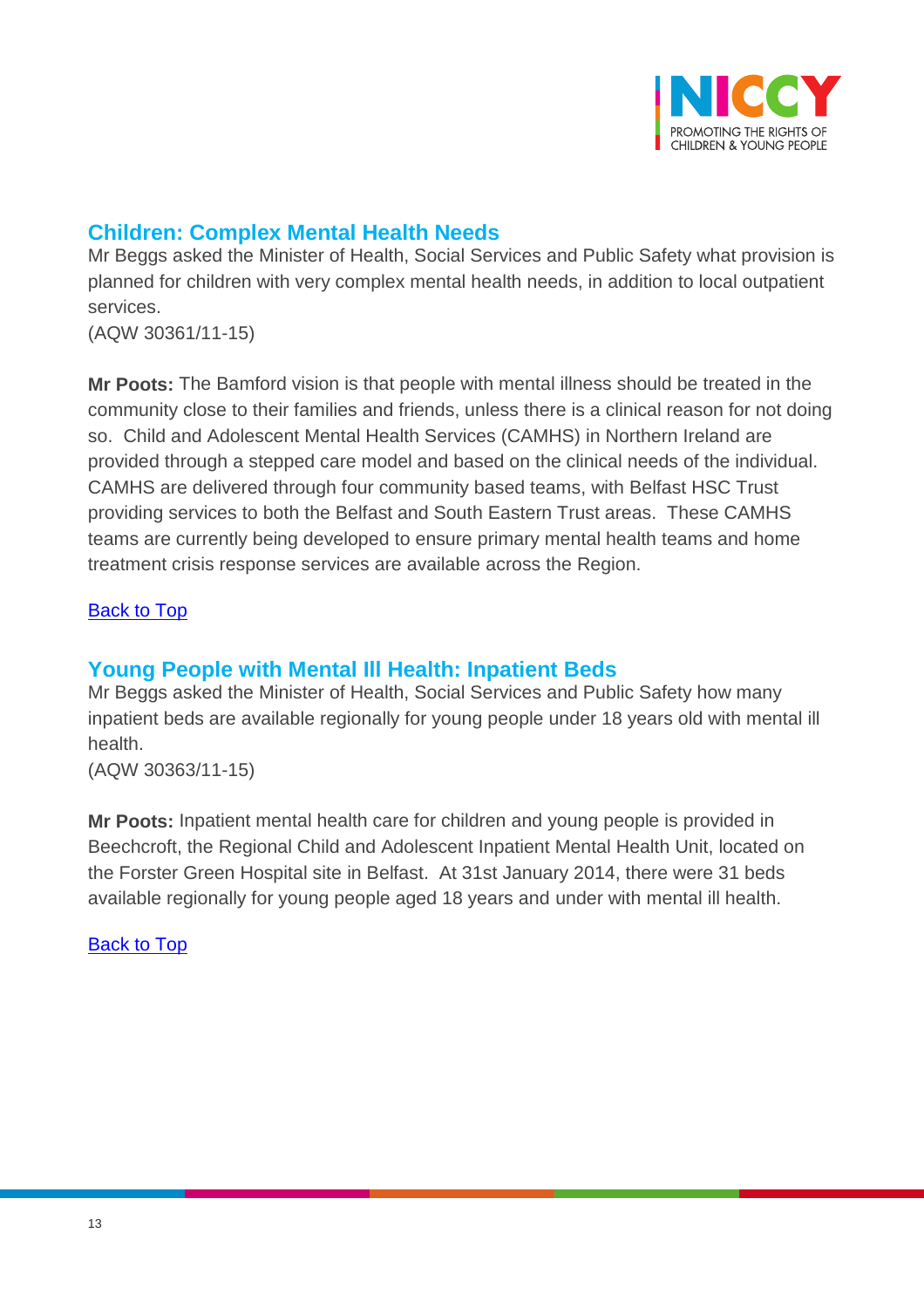

## <span id="page-13-0"></span>**Child and Adolescent Mental Health Services**

Mr Rogers asked the Minister of Health, Social Services and Public Safety what facilities exist within the South Eastern Health and Social Care Trust for people attending Child and Adolescent Mental Health Services; and which of these facilities are within the Down District.

(AQW 30370/11-15)

**Mr Poots:** Child and Adolescent Mental Health Services (CAMHS) in Northern Ireland are provided through a stepped care model, based on the clinical needs of the individual. Services are provided by four CAMHS teams, with Belfast HSC Trust providing services to both the Belfast and South Eastern HSC Trust areas, including the Down District. Inpatient care for young people, when required, is provided in Beechcroft, the Regional Child and Adolescent Inpatient Mental Health Unit at the Forster Green Hospital site in Belfast. Within the South Eastern HSC Trust, CAMHS are provided from two community based teams, one in Newtownards and one in Lisburn. The team in Lisburn also provides outreach to Downpatrick. These are multidisciplinary teams which specialise in the assessment and intervention for under 18s with mental health needs and their families/carers. Services for children and young people presenting in crisis, and requiring assessment and intervention within 24/48 hours, are provided by a mobile Crisis Assessment Intervention Team, available 7 days per week to GPs and Emergency Departments. There are also specialist services for young people with eating disorders or drug and alcohol issues. A number of voluntary sector organisations also provide support to young people with mental health problems.

#### [Back to Top](#page-0-0)

### <span id="page-13-1"></span>**Social Media Game Neknomination: Dangers**

Mrs Dobson asked the Minister of Health, Social Services and Public Safety what level of resources are being targeted to raise public awareness about the dangers to health of the social media game Neknomination. (AQW 30458/11-15)

**Mr Poots:** Neknomination is a relatively new development in Northern Ireland, which unfortunately has the potential to have tragic consequences. The Public Health Agency released a statement on 3 February 2014, stating that Neknomination can be a highly dangerous practice, that real friends don't neknominate, informing people of their right to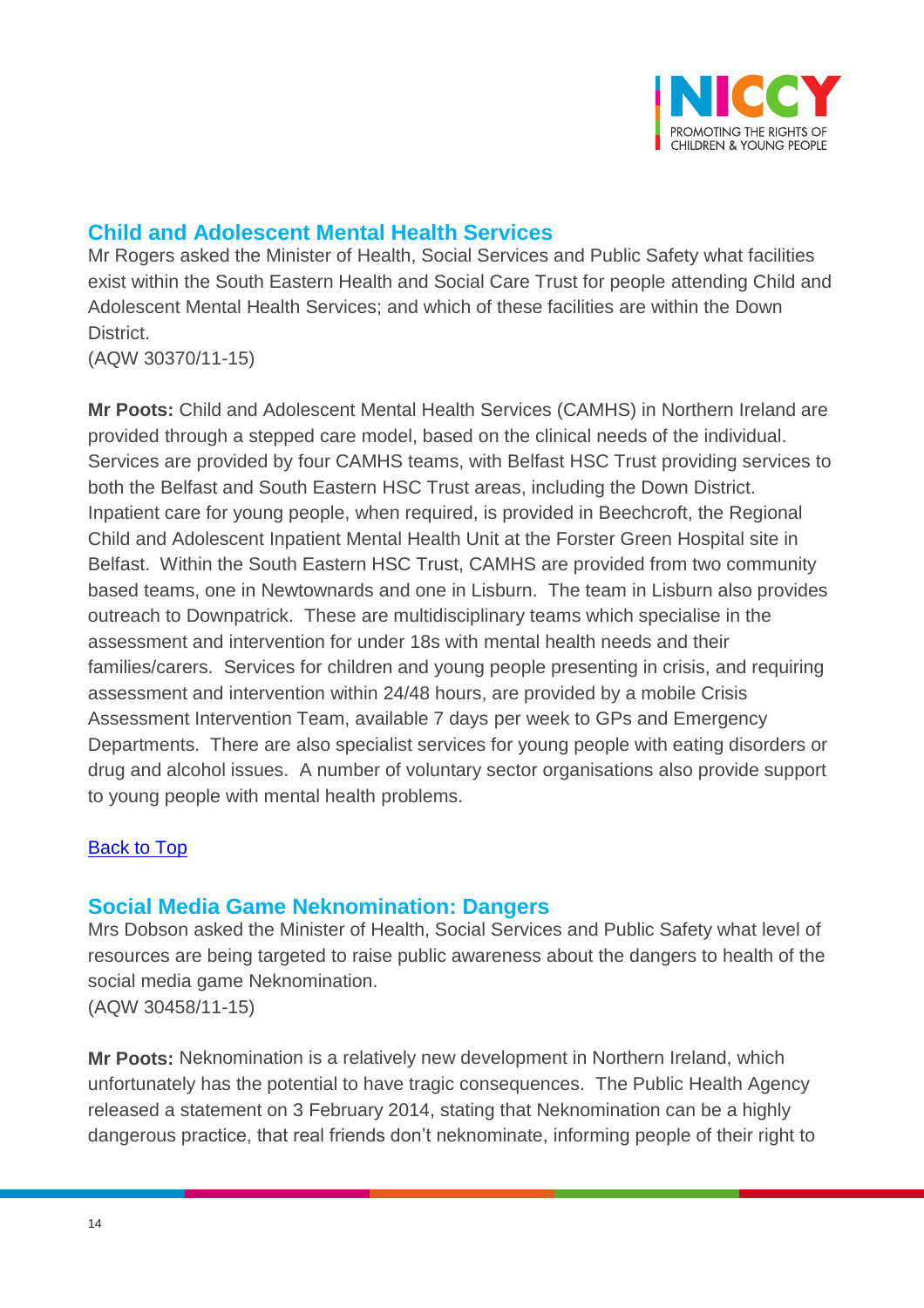

say 'no', and encouraging people to stand up against this "game". They also appeared on the media to promote these messages, which have been shared through Facebook and Twitter.

Through the overarching strategy, the New Strategic Direction for Alcohol and Drugs Phase 2, we focus on raising awareness of the generic risks of alcohol excessive consumption – in both the long and the short term. The Public Health Agency manages the 'Know Your Limits' website which can be accessed at: http://www.knowyourlimits.info/. This website provides useful information about the effects of harmful drinking practices as well as the health benefits of reducing alcohol consumption. In addition, the PHA undertakes and commissions work at a local level that seeks to raise awareness of issues that pose risks to people's health – this type of work is usually targeted at those deemed to be most at risk, and is taken forward though community support and education.

#### [Back to Top](#page-0-0)

### <span id="page-14-0"></span>**Legal Needs of Children and Young People**

Mr Copeland asked the Minister of Justice

- (i) to detail any independent research his Department has commissioned into the legal needs of children and young people;
- (ii) whether the research has now been completed; and
- (iii) when the research will be published.

(AQW 30749/11-15)

**Mr Ford:** In May 2013, I commissioned Queens University Belfast to carry out independent research on the legal needs of children and young people. The research has now been completed and the report is in the final stages of preparation. I intend to publish the report shortly.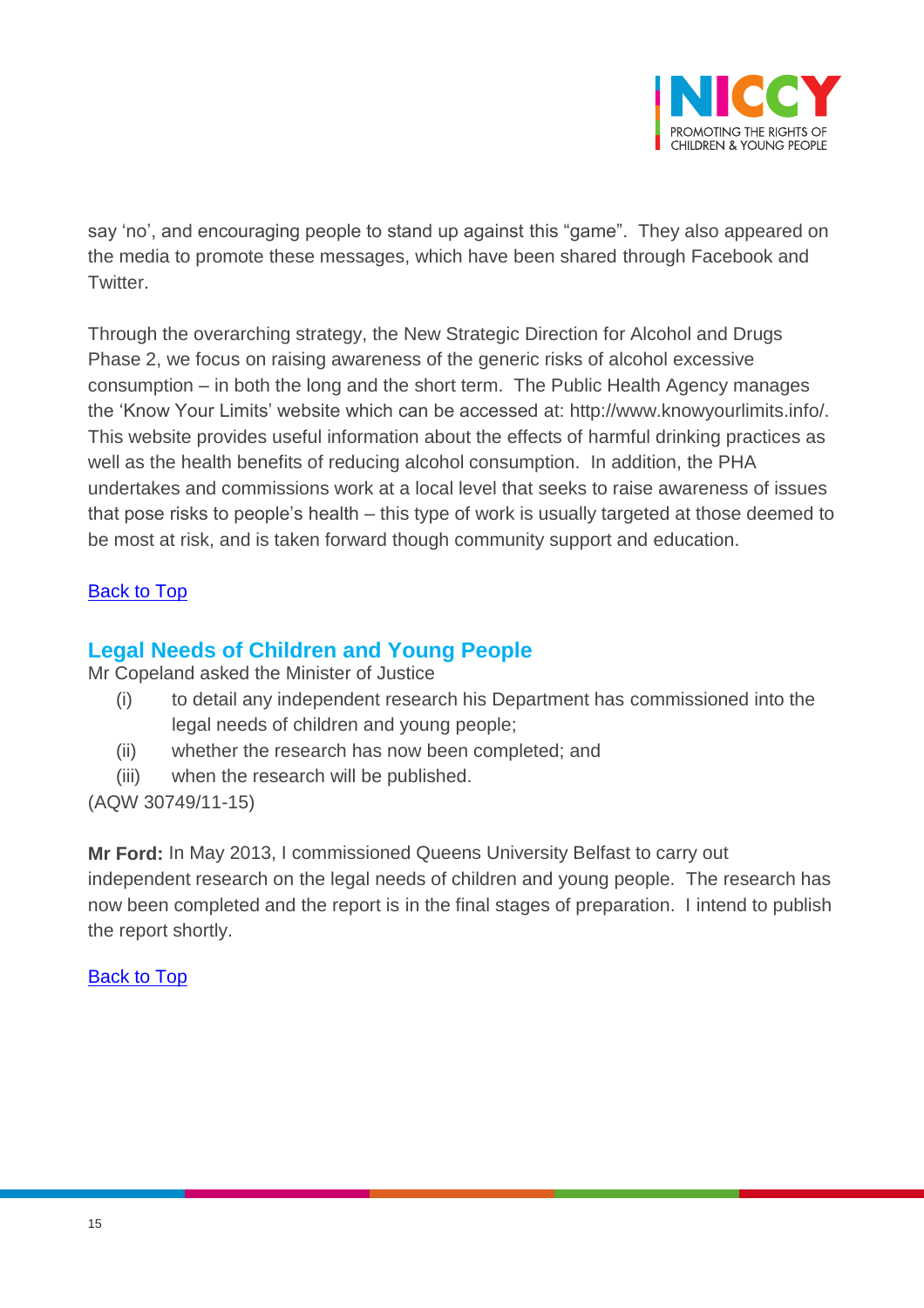

## <span id="page-15-0"></span>**Welfare Reform Bill**

Mr Lunn asked the Minister for Social Development when the Welfare Reform Bill will return to the Assembly. (AQW 30241/11-15)

**Mr McCausland:** I issued an Executive Paper on 28th January for the Executive meeting on 30<sup>th</sup> January, seeking approval for a package of measures designed to shape how Welfare Reform will be implemented in Northern Ireland. This Paper was not discussed as a substantive agenda item. I remain fully committed to taking the Bill through its remaining legislative stages and am frustrated by the lack of progress.

### [Back to Top](#page-0-0)

## <span id="page-15-1"></span>**Welfare Reform: Financial Implication**

Mr Lunn asked the Minister for Social Development what are the financial implications of breaching parity with the rest of the UK on welfare reform; and when these implications will take hold.

(AQW 30242/11-15)

**Mr McCausland:** Currently Northern Ireland receives over £5 billion directly from HM Treasury for spending on social security benefits outside of the Northern Ireland Block Departmental Expenditure Limit. This funding relationship which has sizeable financial advantages for Northern Ireland is based on parity between the social security system being maintained. Breaching parity could have significant financial implications for Northern Ireland as to maintain current levels of spending on social security would require that any reduction in the funding from HM Treasury would have to be met from the Block thereby impacting on the level of funding available for vital Northern Ireland public services such as health and education.

United Kingdom Ministers have highlighted their concerns about the lack of progress of welfare reform and the potential consequences arising from breaches of parity. The Chief Secretary to the Treasury has already confirmed that as a result of the continued delay in progressing the Welfare Reform Bill financial penalties of £15 million will be applied for 2013–14, funding which could have been allocated to other Northern Ireland public services. I can confirm that my department has now estimated that the potential total cost of financial penalties for the Northern Ireland Block from the continuing delay in not